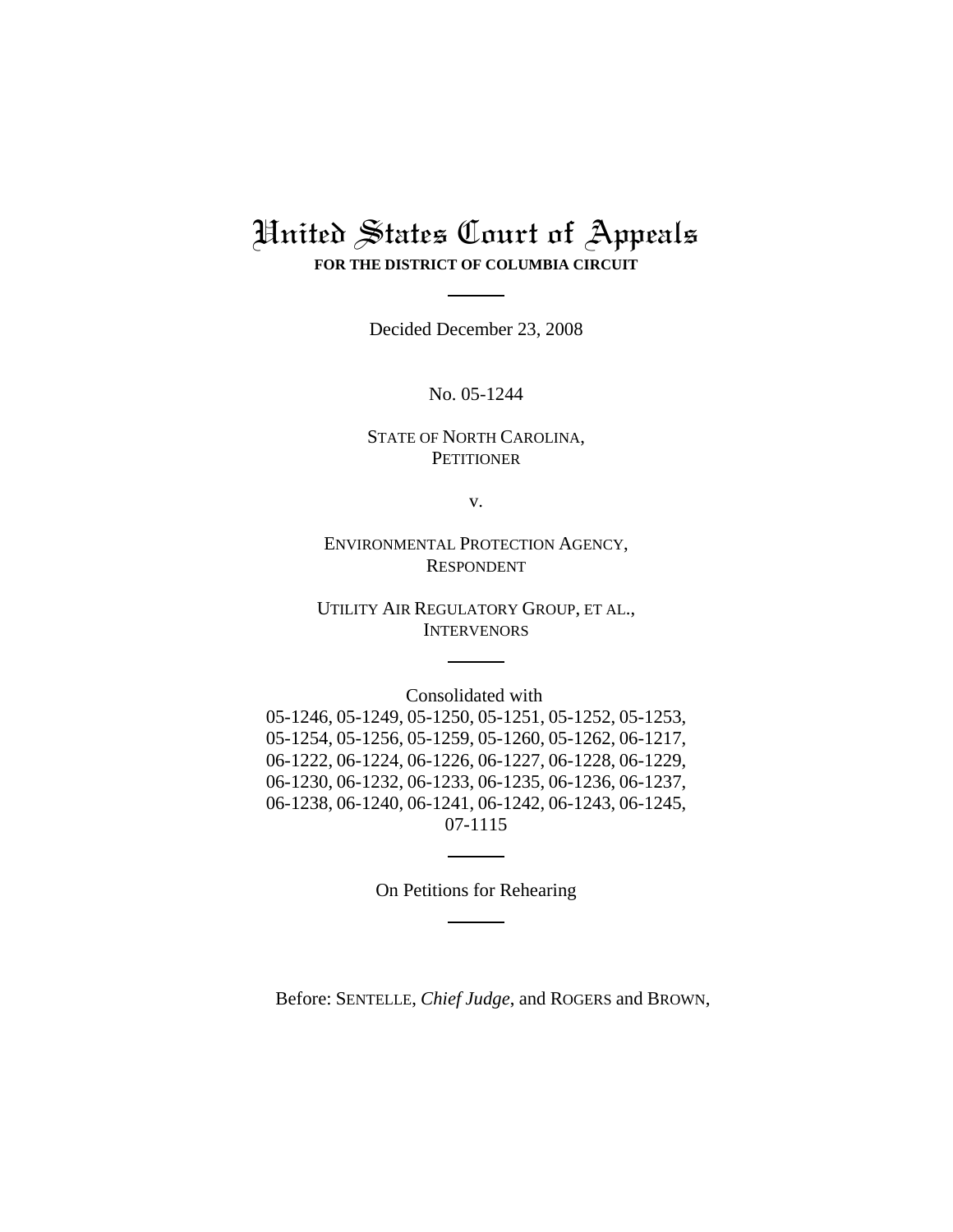*Circuit Judges*.

Opinion for the Court filed PER CURIAM.

Opinion concurring in part filed by *Circuit Judge* ROGERS.

*PER CURIAM*: In these consolidated cases, we considered petitions for review challenging various aspects of the Clean Air Interstate Rule ("CAIR"). On July 11, 2008, we issued an opinion, in which we found "more than several fatal flaws in the rule." *North Carolina v. EPA*, 531 F.3d 896, 901 (D.C. Cir. 2008) (per curiam). In light of the fact that the Environmental Protection Agency ("EPA") adopted CAIR as an integral action, we vacated the rule in its entirety and remanded to EPA to promulgate a rule consistent with our opinion. *Id.* at 929-30.

On September 24, 2008, Respondent EPA filed a petition for rehearing or, in the alternative, for a remand of the case without vacatur. On October 21, 2008, we issued an order on our own motion directing the parties to file a response to EPA's petition. (Order at 1, Oct. 21, 2008.) We also required the parties to "address (1) whether any party is seeking vacatur of the Clean Air Interstate Rule, and (2) whether the court should stay its mandate until Respondent [EPA] promulgates a revised rule." *Id.* Respondent EPA was given leave to "reply to the question whether a stay of the court's mandate in lieu of immediate vacatur would suffice." *Id.*

Having considered the parties' respective positions with respect to the remedy in this case, the court hereby grants EPA's petition only to the extent that we will remand the case without vacatur for EPA to conduct further proceedings consistent with our prior opinion. This method of disposition is consistent with this court's precedent. *See Natural Res. Def. Council v. EPA*, 489 F.3d 1250, 1262 (D.C. Cir. 2007) (noting this court's prior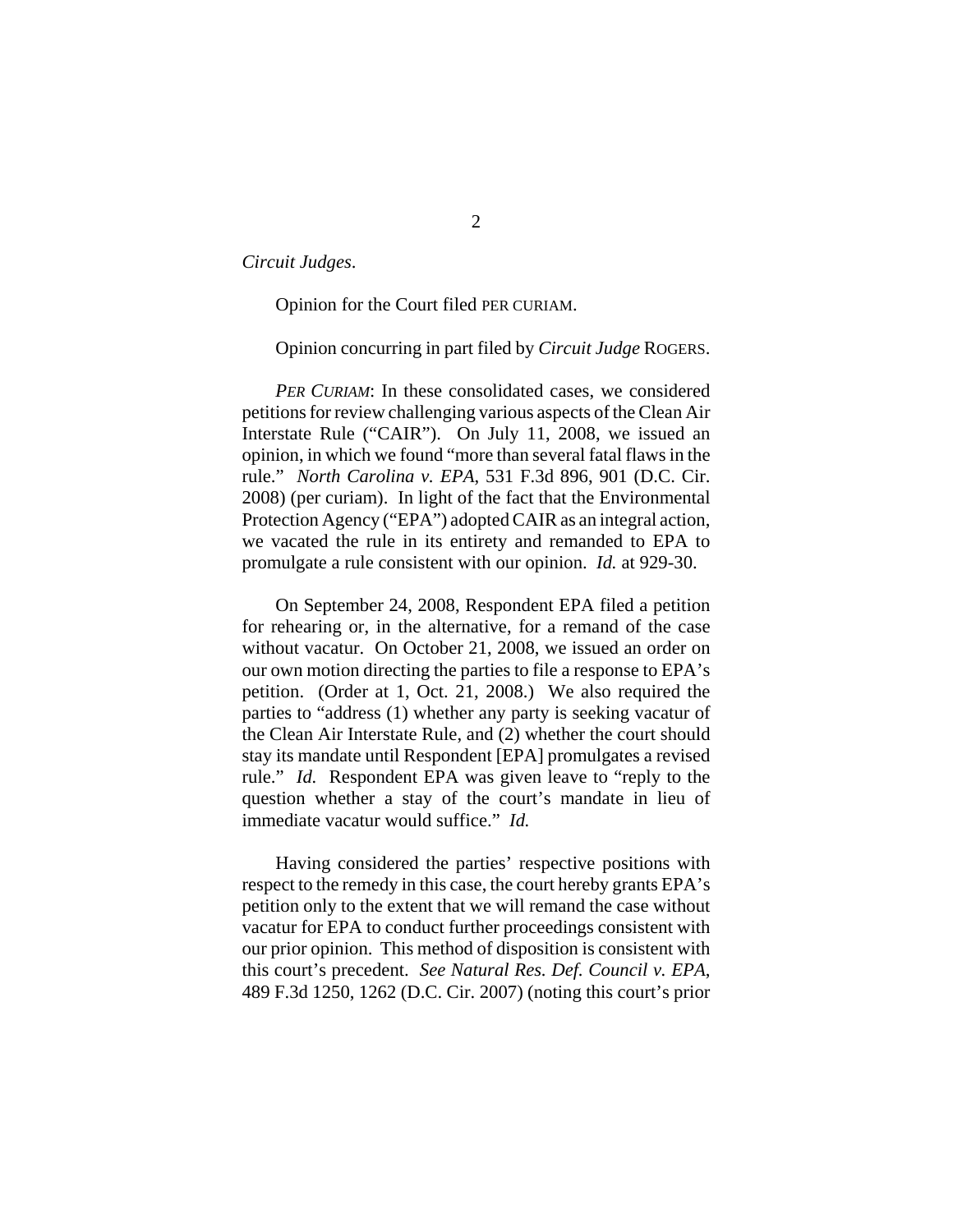practice of remanding without vacatur). This court has further noted that it is appropriate to remand without vacatur in particular occasions where vacatur "would at least temporarily defeat . . . the enhanced protection of the environmental values covered by [the EPA rule at issue]." *Envtl. Def. Fund, Inc. v. Adm'r of the United States EPA*, 898 F.2d 183, 190 (D.C. Cir. 1990). Here, we are convinced that, notwithstanding the relative flaws of CAIR, allowing CAIR to remain in effect until it is replaced by a rule consistent with our opinion would at least temporarily preserve the environmental values covered by CAIR. Accordingly, a remand without vacatur is appropriate in this case.

In addition, some of the Petitioners have suggested that this court impose a definitive deadline by which EPA must correct CAIR's flaws. Notwithstanding these requests, the court will refrain from doing so. Though we do not impose a particular schedule by which EPA must alter CAIR, we remind EPA that we do not intend to grant an indefinite stay of the effectiveness of this court's decision. Our opinion revealed CAIR's fundamental flaws, which EPA must still remedy. Further, we remind the Petitioners that they may bring a mandamus petition to this court in the event that EPA fails to modify CAIR in a manner consistent with our July 11, 2008 opinion. *See Natural Res. Def. Council*, 489 F.3d at 1264 (Randolph, J., concurring).

We therefore remand these cases to EPA without vacatur of CAIR so that EPA may remedy CAIR's flaws in accordance with our July 11, 2008 opinion in this case.